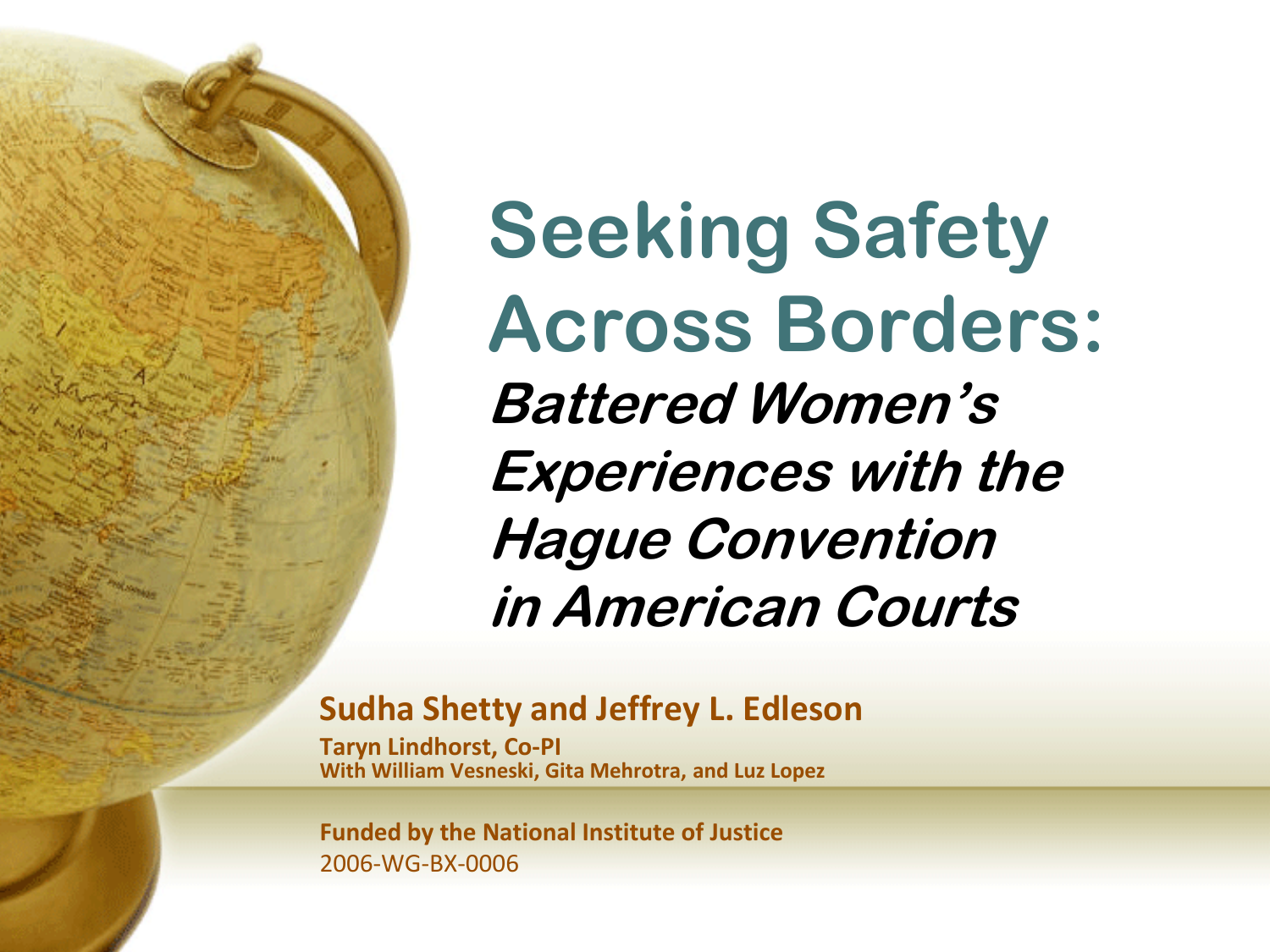# **What is the Hague Convention?**

- Multi-lateral treaty between 85 countries
- Civil procedures, not criminal
- Protect children from harmful effects of abduction
- Procedure for "prompt return"

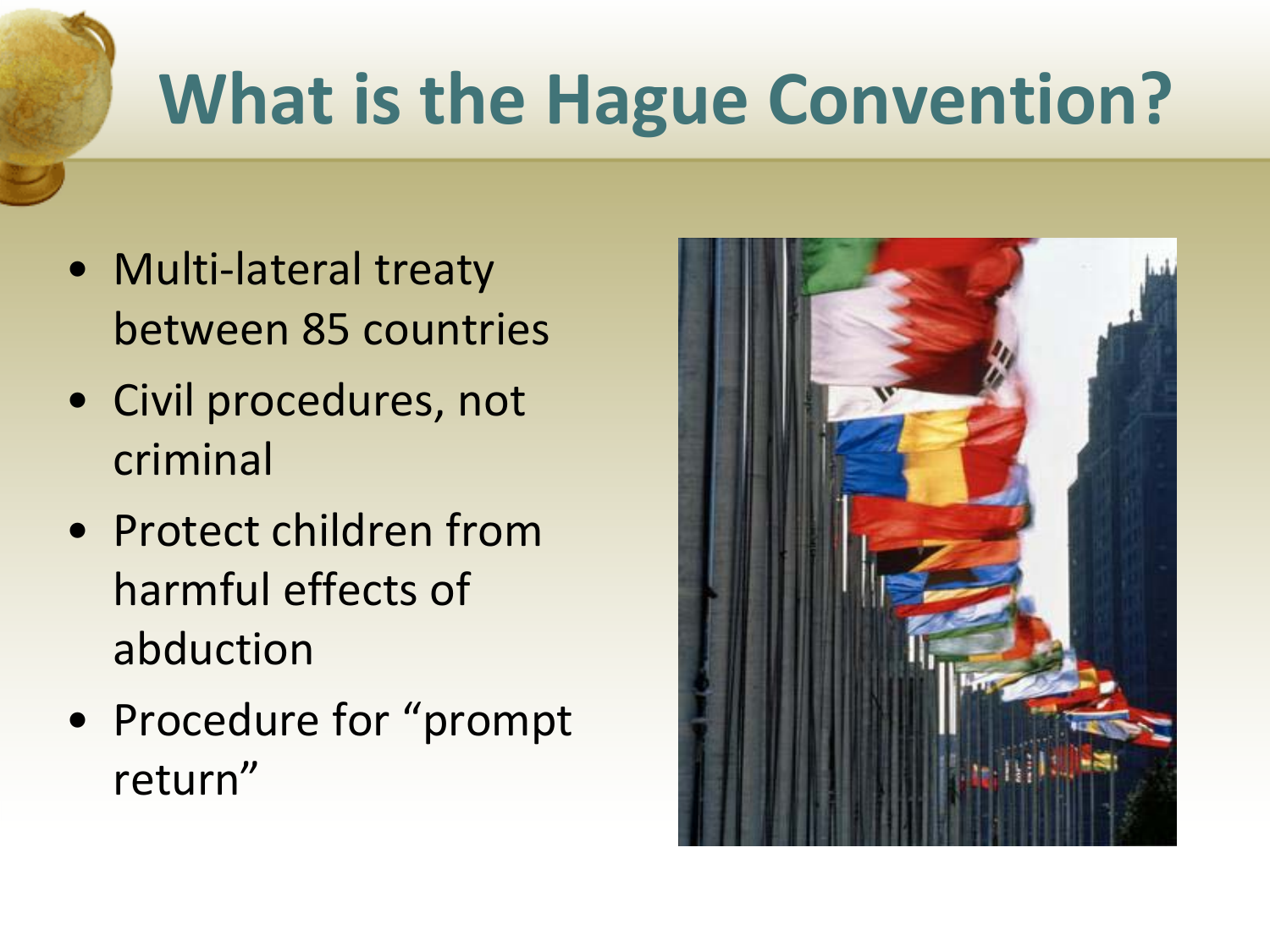## **Hague Convention Application & Goal**





**Wrongful Removal Unlawful retention**

### **Return to "Habitual Residence"**

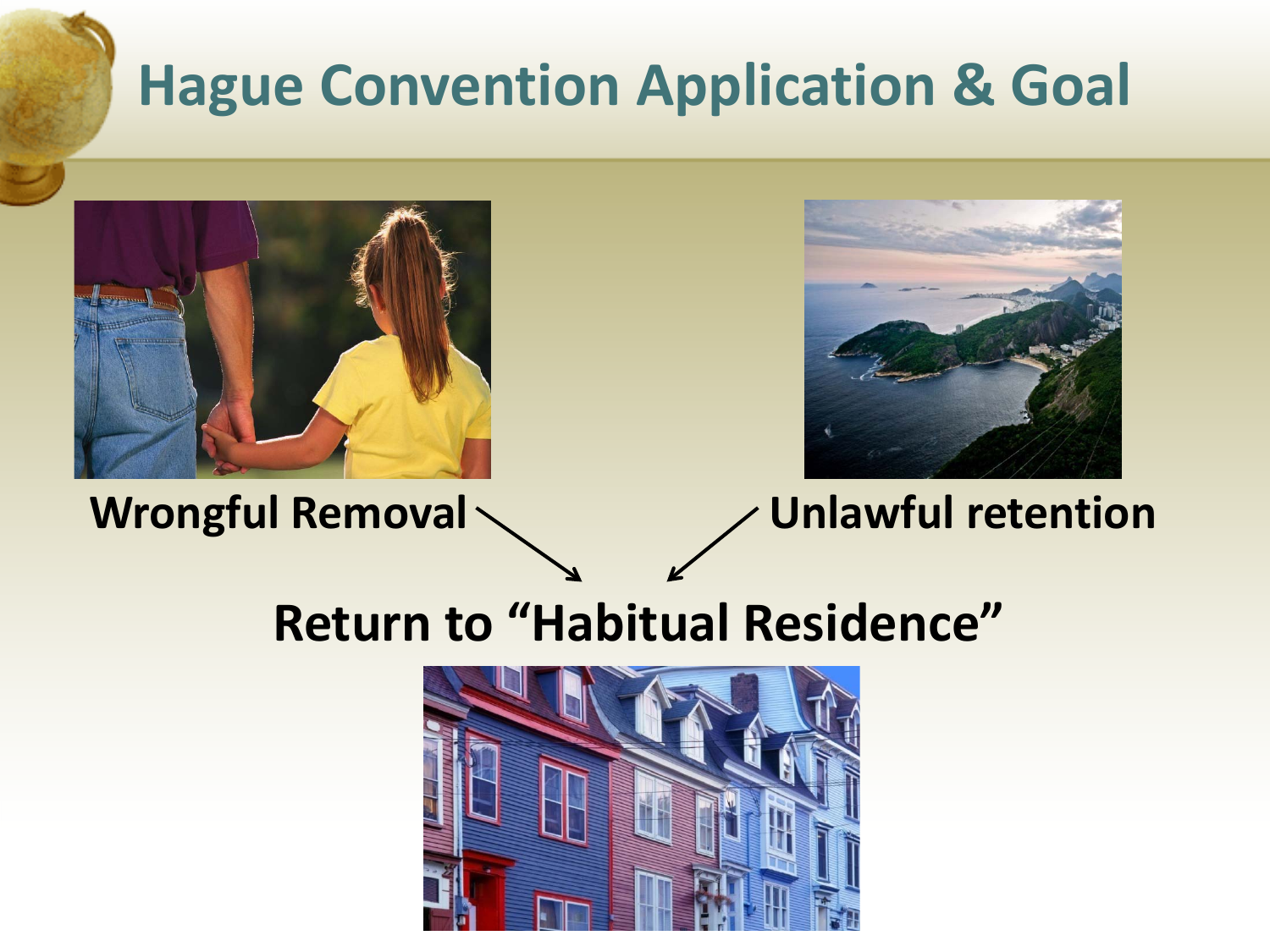## **Increasing Cases**

- Increasing number of signatories and parties to the convention
- U.S. has highest number of cases worldwide
- Most U.S. cases involve Latin America or Europe

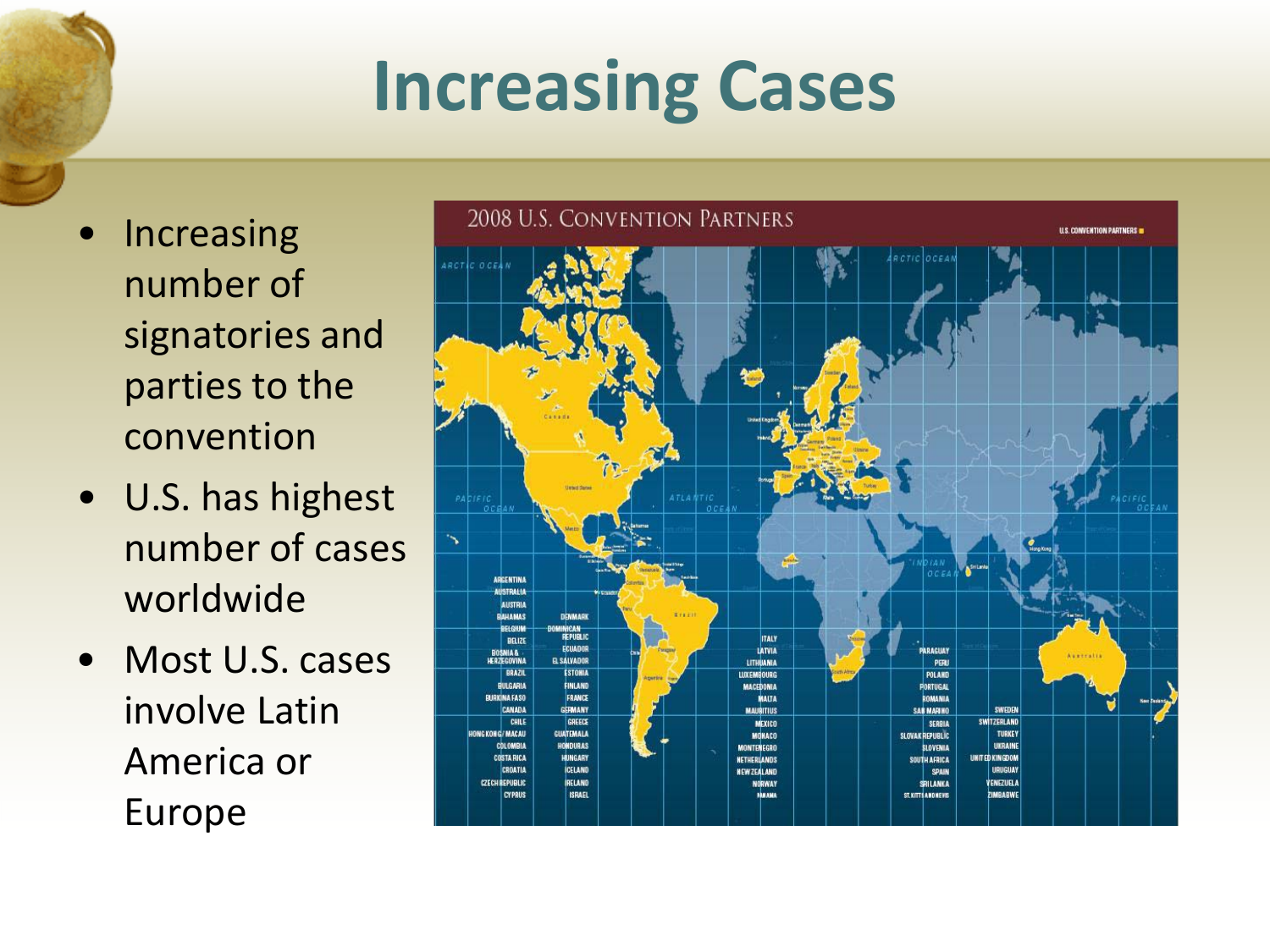# **Administrative Process**

- U.S. authorizing legislation: ICARA
- Each country must designate a central authority.
- US State Department
	- Office of Children's Issues

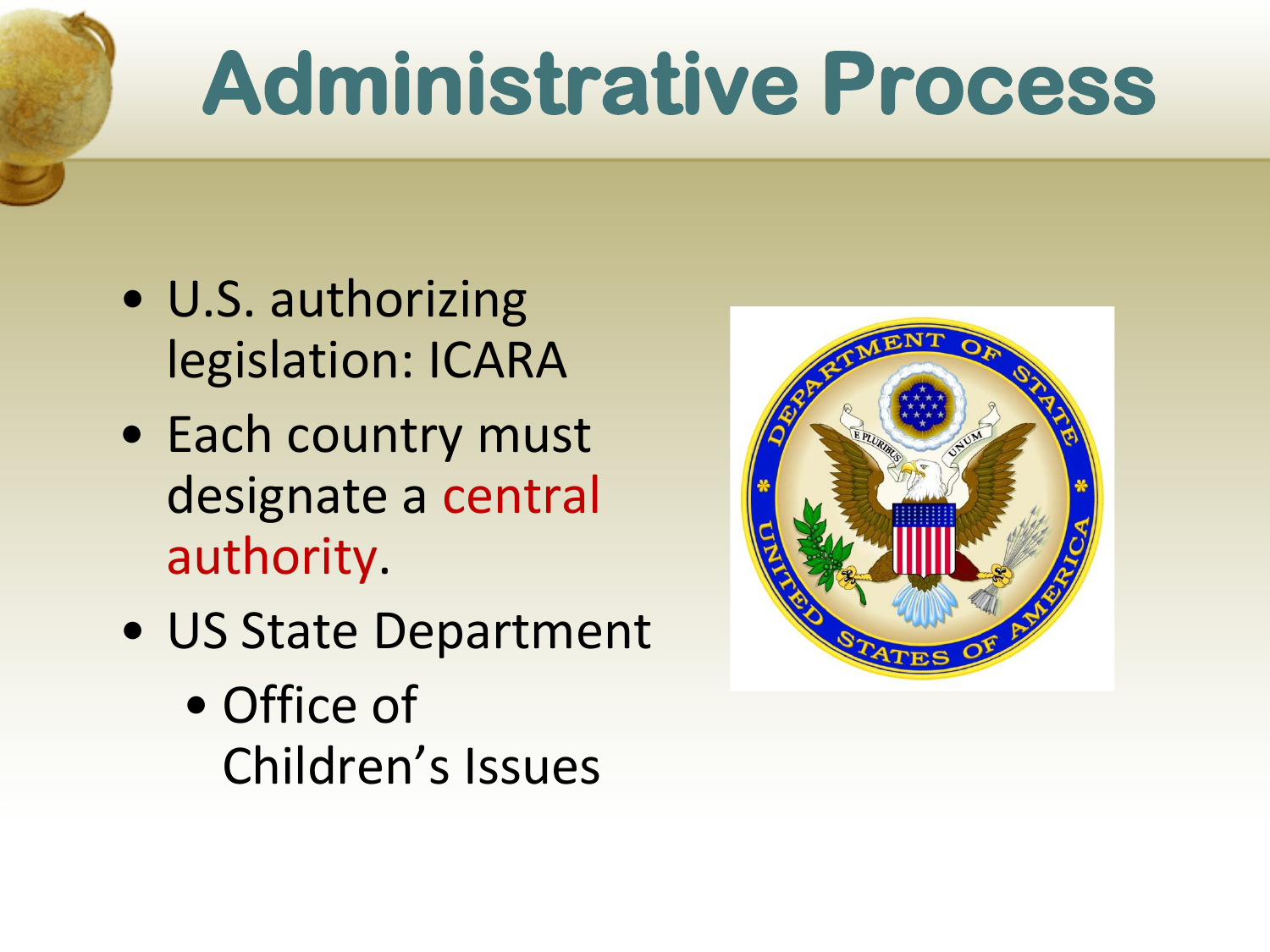## **New Zealand**

- **• New Zealand and the United**
	- **• treaty partners under the 1980 Hague Convention (Hague Abduction Convention) since October 1, 1991**
- **• Central Authority - is located in the Ministry of Justice**
	- **• has an administrative role in processing Hague Abduction Convention applications by reviewing applications received and,**
	- **• if complete, forwarding to the nearest District Court**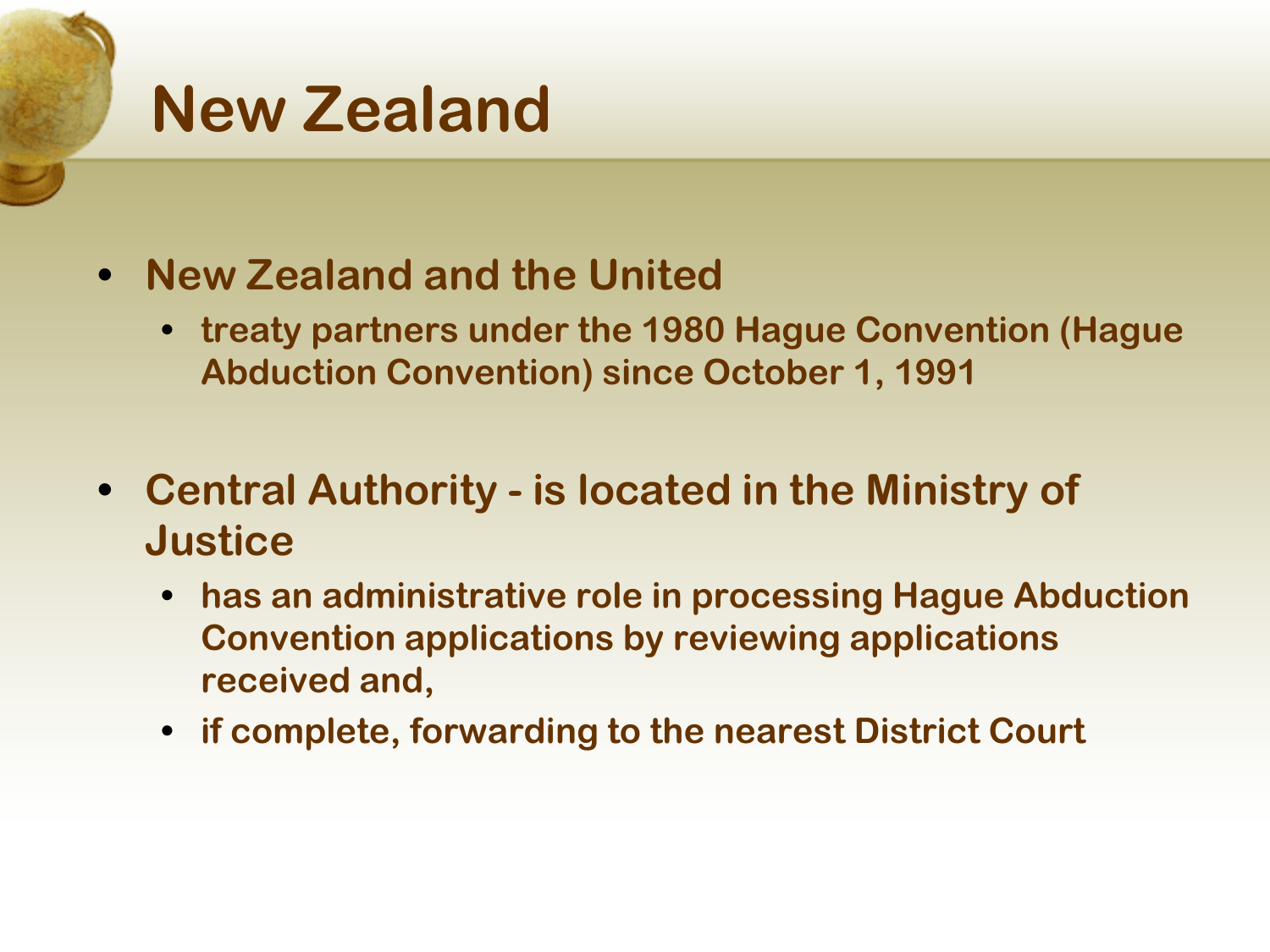## **The New Zealand Central Authority**

- **• Appoints an attorney for left-behind parents who are pursuing the return of or access to a child who was habitually resident**
- **• Provides legal assistance to applicants regardless of their financial situation.**
- **• The U.S. Consulate General in Auckland, New Zealand, posts list of attorneys including those who specialize in family law**
- **• Respondent battered mothers?**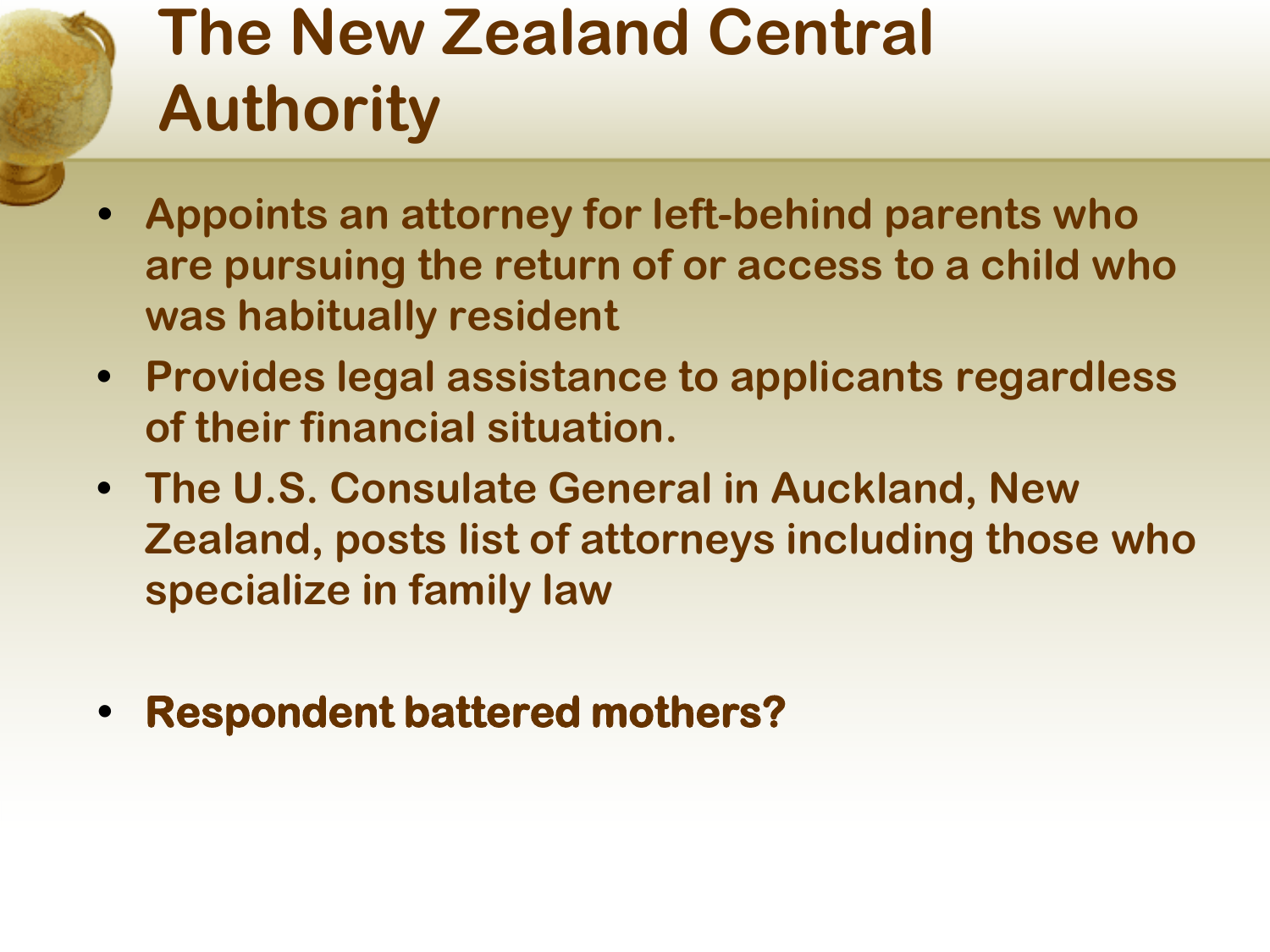## **How Hague cases may unfold**

- **• Citizenship does not matter1**
- **• NZ couple living in the US for a job could be involved in a Hague case.**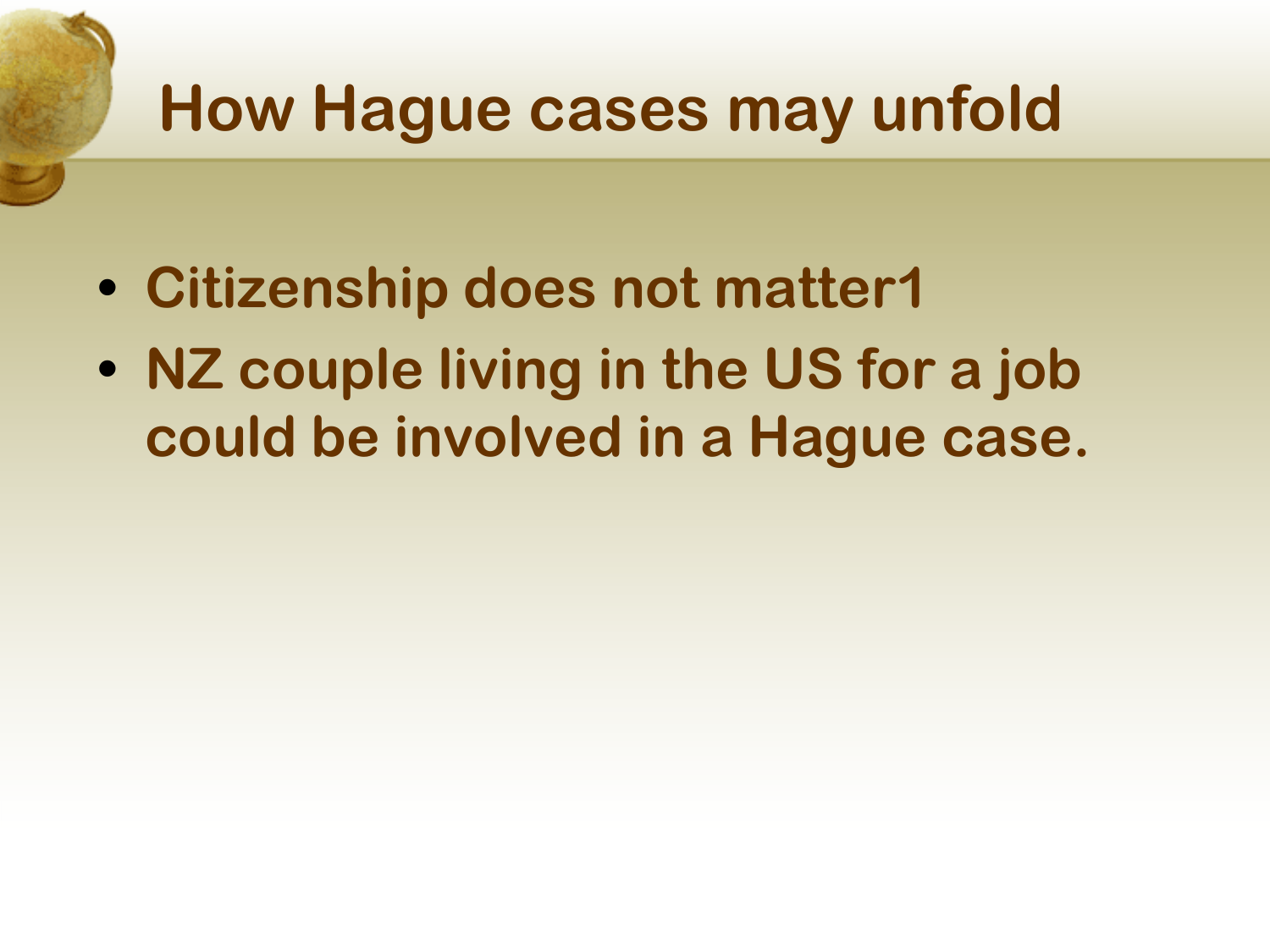# **Key Defenses**

- **12: Settled in a new place**
- **13: Child is mature and objects**
- **13a: Parent consents**
- **13b: Grave risk of physical or psychological harm or places child in an intolerable situation**
- **20: Violation of a child's human rights**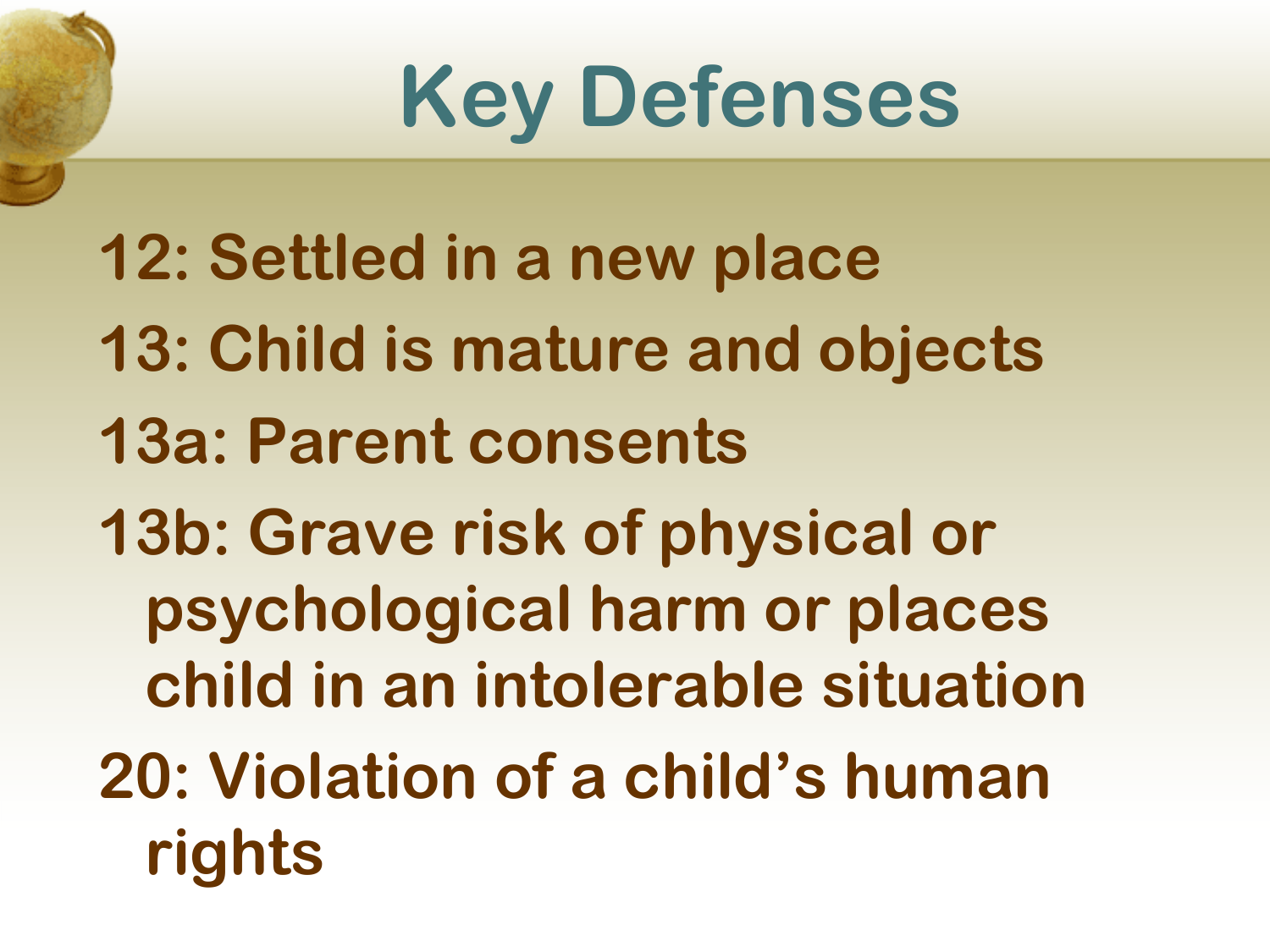## **Barriers Facing Women & Children**

Linguistic & **Cultural Isolation** 

Citizenship Lack of DV **Assistance** in Other **Country** 

Attorneys & Judges Lack Experience<sup>1</sup> with Hague

High Cost & Fast Timeline of Cases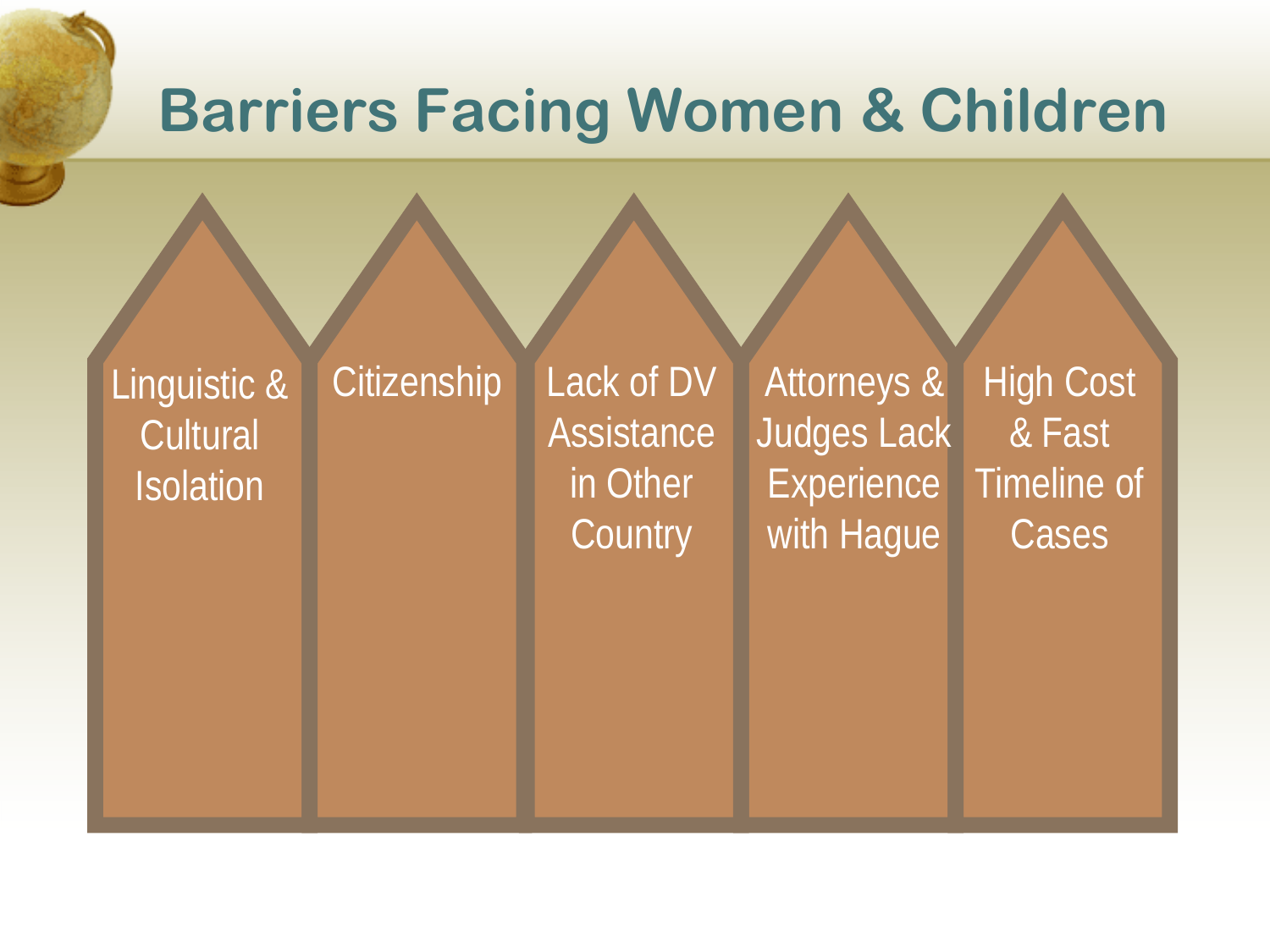## **From Hague Convention Authorities**

**69% of "Taking Parents" Worldwide were Mothers**

*Source: Lowe, 2011*

**> 50% of Children are Returned to Left Behind Parent**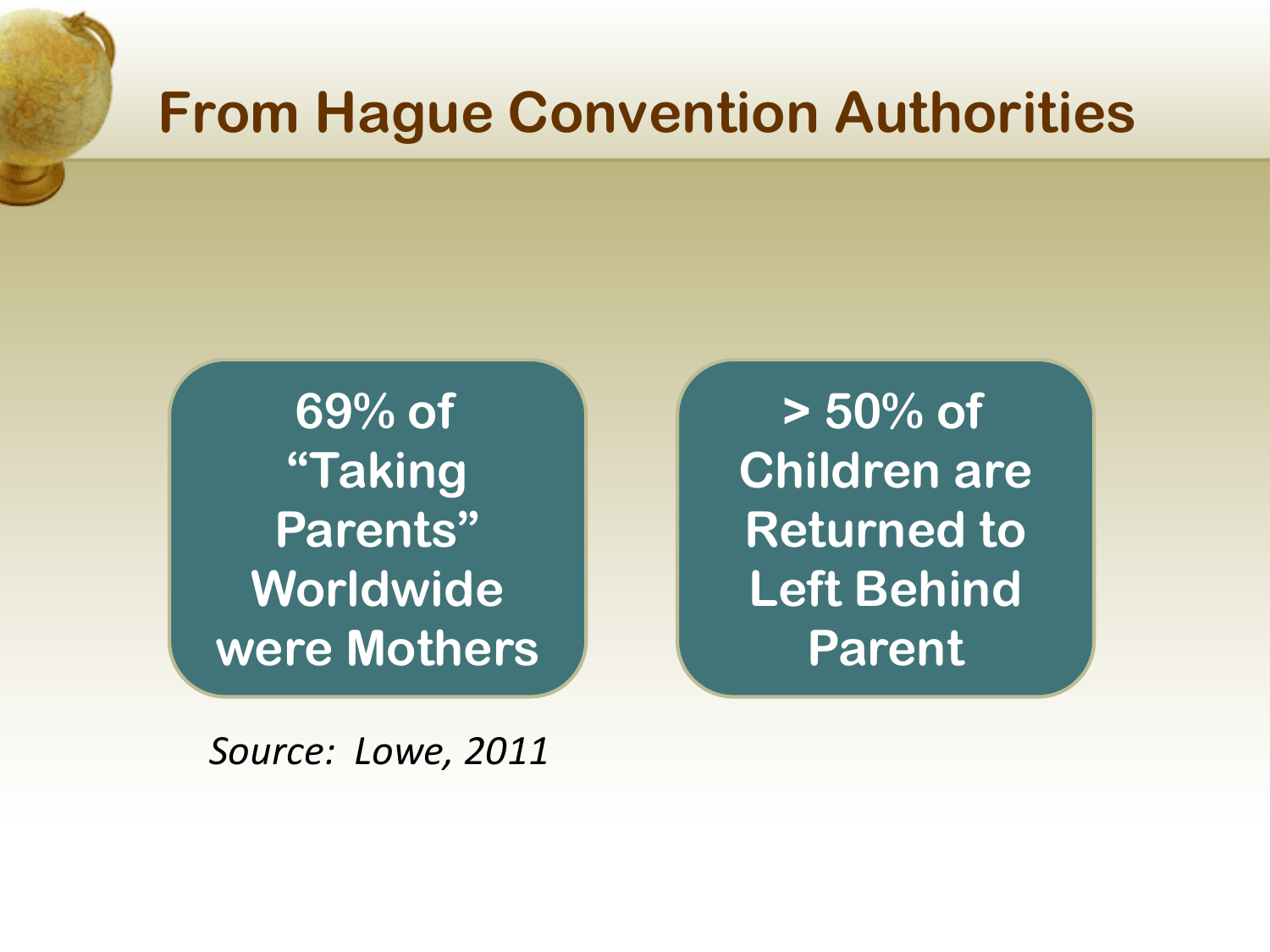**Most Taking Parents are Mothers**

D

**Many Children Return**  D **to Fathers**

# **Domestic Violence ?**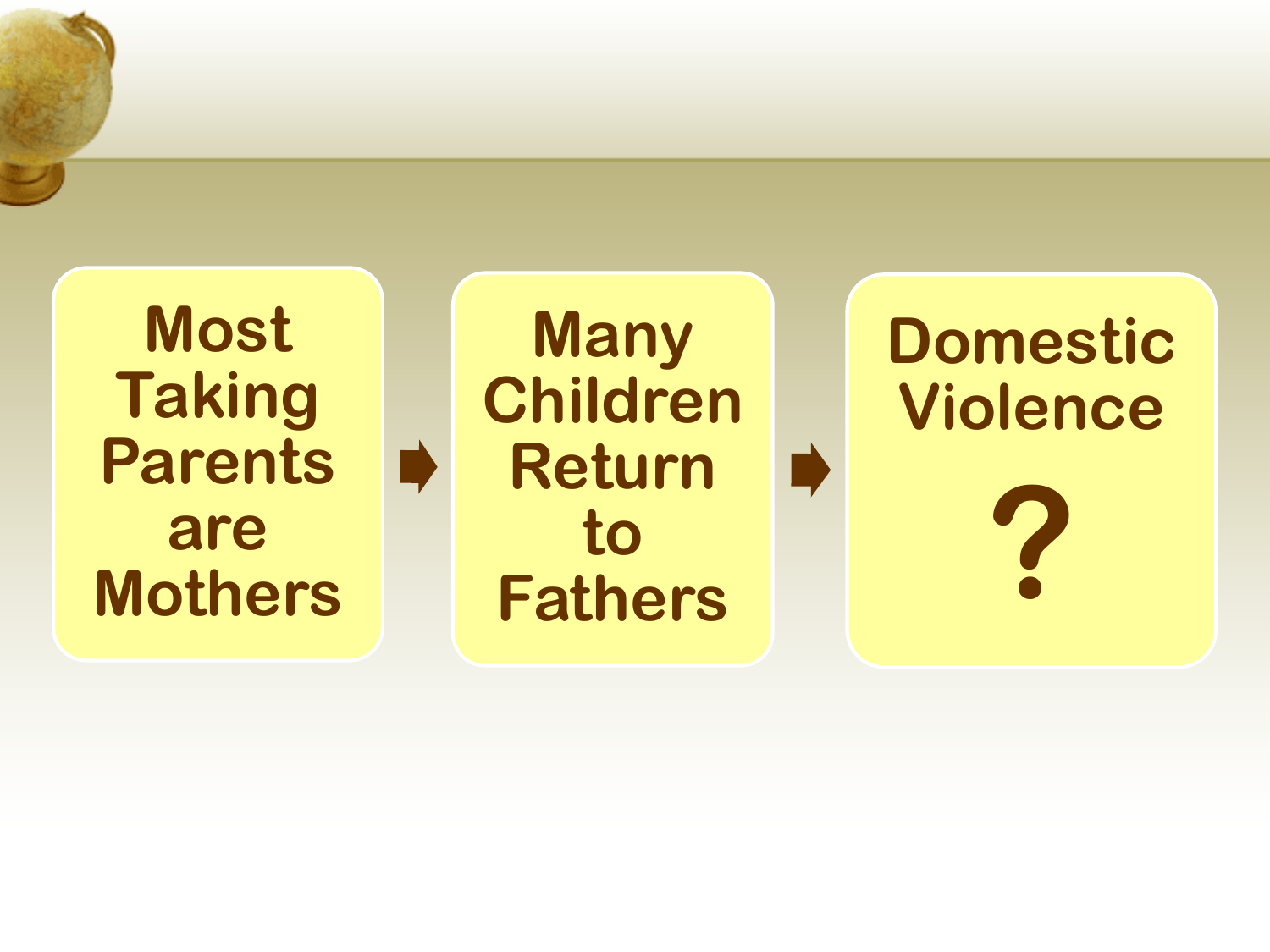

### **17 U.S. citizens; 5 immigrant women**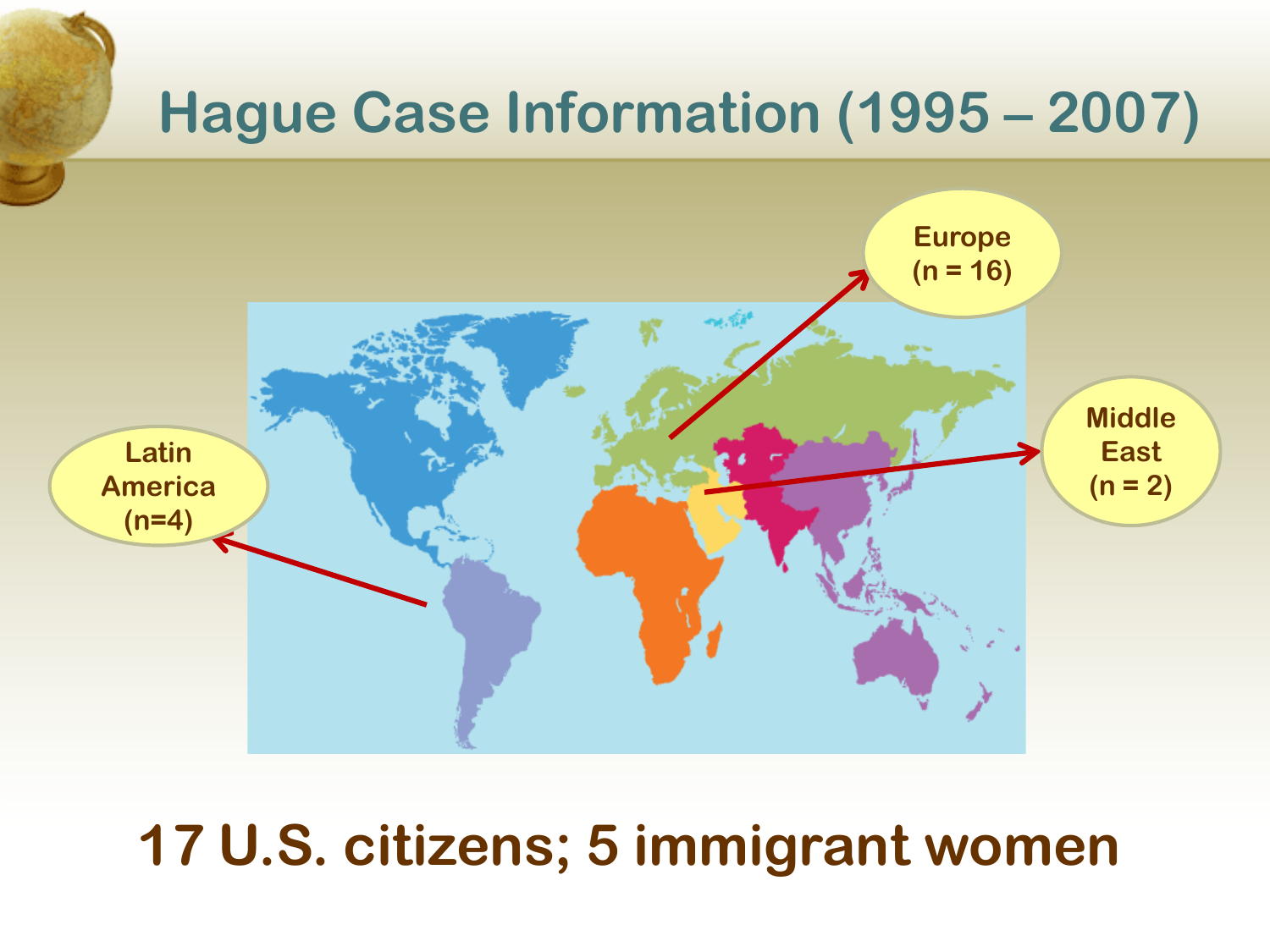# **Hague Outcomes & Violence**

| <b>Case</b><br><b>Outcome</b>                                  | <b>Battered</b><br><b>Mother AND</b><br><b>Child</b> | <b>Battered</b><br><b>Mother</b><br><b>ONLY</b> | <b>Psychological</b><br><b>Abuse</b> | <b>Unclear</b><br><b>Abuse</b> |
|----------------------------------------------------------------|------------------------------------------------------|-------------------------------------------------|--------------------------------------|--------------------------------|
| <b>Child</b><br>remained<br>in US with<br><b>Mother</b>        | 6                                                    | $\mathbf 2$                                     |                                      |                                |
| <b>Child</b><br>returned to<br>other<br>country<br>with Father | $\bf{2}$                                             | 8                                               |                                      |                                |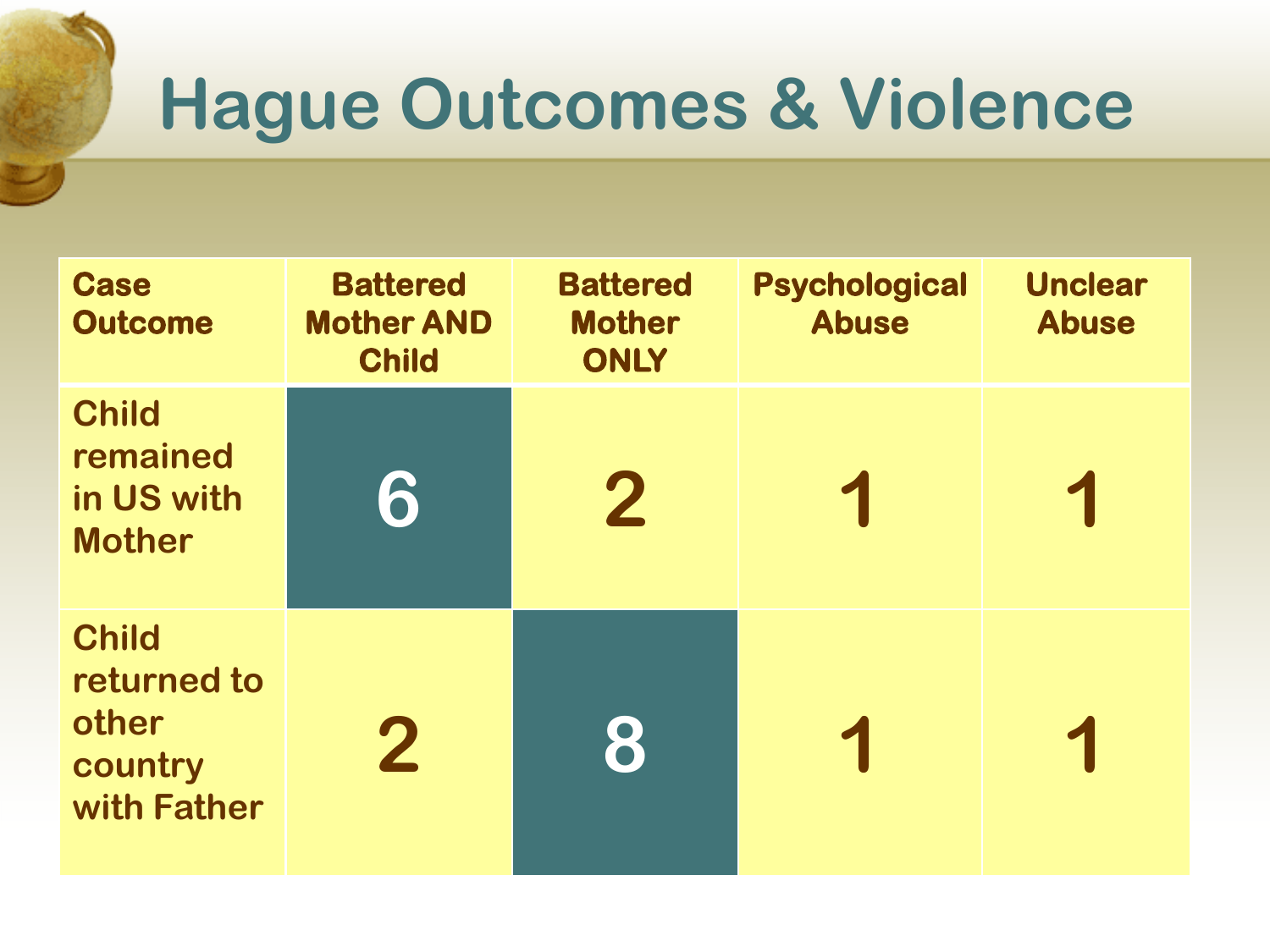

**Women have access to few resources in US or other country to support their safety**

**Mothers and their children experience significant & severe DV**

**More children returned to abusive father (regardless of DV presence or severity)**

**Key Take-Aways** When women

**experience battering, but not their children, their children are more likely to be returned**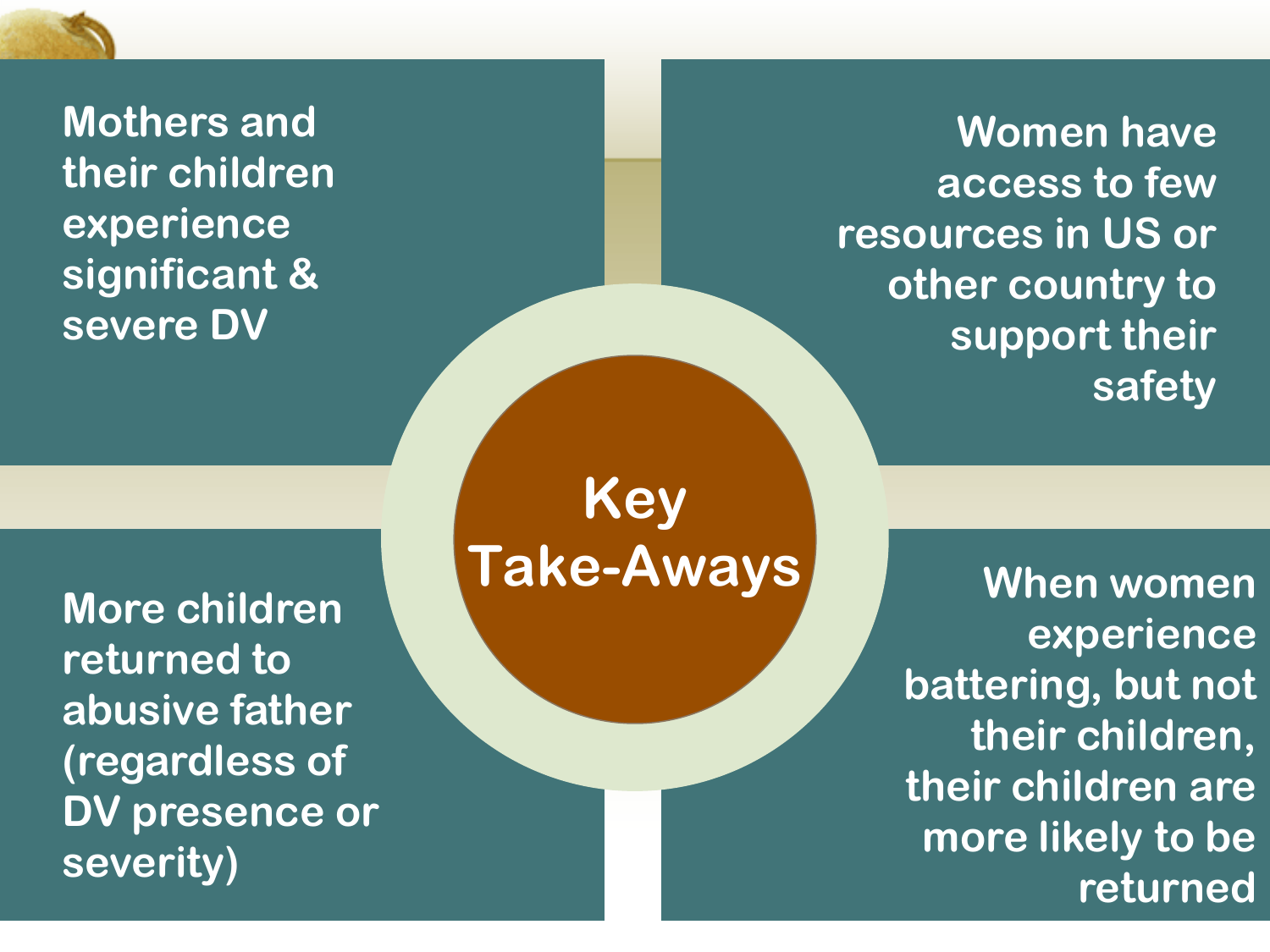



### **International Child Abduction and Domestic Violence**

Mothers

Home

The Hague Domestic Violence Project

Advocates

#### **RECENT REPORTS**

The Hague DV team presented initial findings in Seattle.

**Pointed auestions on** the Hague and DV at the U.S. Supreme Court

**DV-LEAP Brief in the Supreme Court case** 

**NCJFCJ story on UCAPA and DV by Weiner & Mitchell** 

Law review article on **Hague solutions by Prof. M.H. Weiner** 

### **ECHR Says Hague Rulings Must Consider Child's Best Interests**

Attorneys

The European Court of Human Rights ruled in the case of NEULINGER AND SHURUK v. SWITZERLAND that the best interest standard applies to decisions on return of a child and that full consideration must be given to the merits of claims that the child will be at risk under Article 13(b) of the Convention. This decision is persuasive authority for countries around the world because the Court has argued that international human rights standards arising from the Convention on the Rights of the Child, the Declaration of the Rights of the Child and regional human rights instruments require that when risk is assessed under Article 13(b) reference to 'best interest of children' means that the interest of an individual child before the court must be taken into account and be paramount.

Judges

Project Reports

Contact Us

### Hague Leader Supports Child's Domestic Violence Exposure as a Grave Risk

William Duncan, the deputy secretary-general of the Permanent Bureau of the Hague Conference on Private International Law, stated in an editorial on Japan's Asahi Shimbun English language website on 22 June 2010 that "Should there be evidence of serious domestic violence being committed in the presence of a child against the child's mother, for example, the presiding judge will most likely rule against sending the child back to his or her father, unless he can be assured that the return of the child can take place under safe conditions." Read full editorial in Asahi Shimbun.

### SAVE THE DATE: Friday, December 10, 2010, from 2pm to 4pm Central.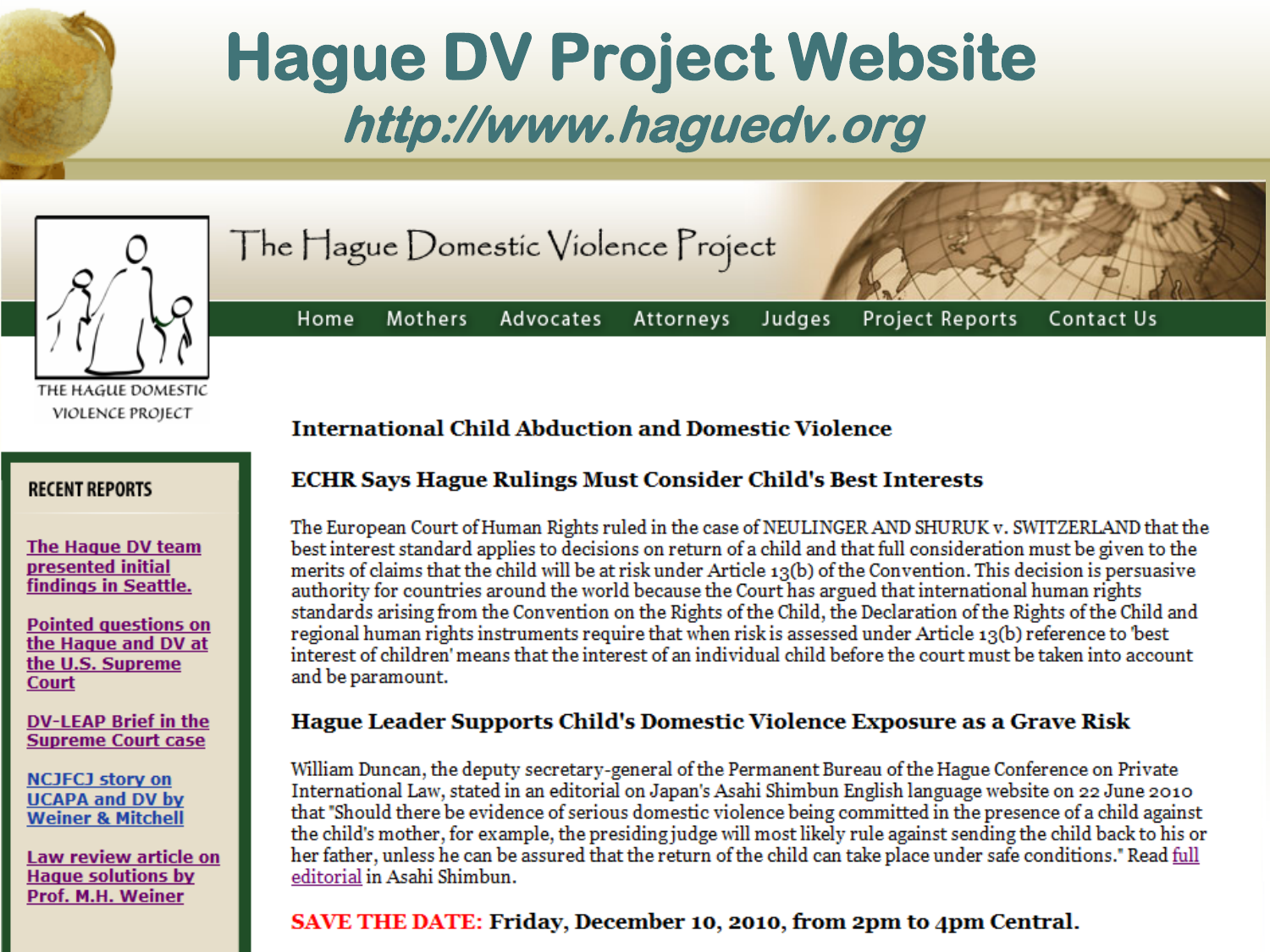

## **New book**

### BATTERED WOMEN, THEIR CHILDREN, AND **INTERNATIONAL LAW**

The Unintended Corpoguesces of the Hattar Child Abdurbon Convention



Taryn Lindboot and Jeffrey L. Edleson

Lindhorst, T. & Edleson, J.L. (2012). Northeastern University Press.